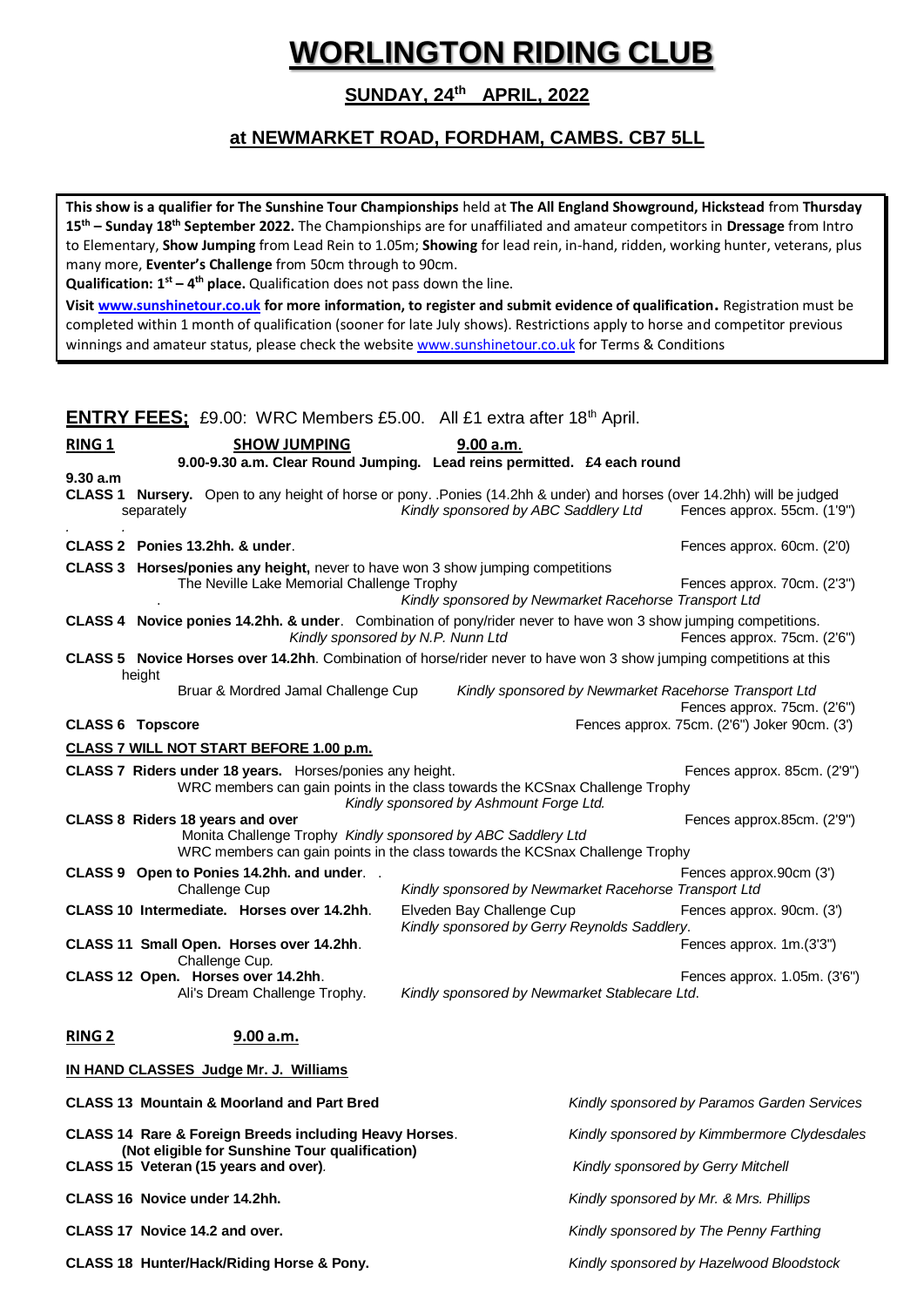| CLASS 19 Thoroughbreds including Registered, Unregistered & Part Bred. Kindly sponsored by Forelock & Load<br>(Not eligible for Sunshine Tour qualification) |                                     |
|--------------------------------------------------------------------------------------------------------------------------------------------------------------|-------------------------------------|
| <b>CLASS 20 Rescue Horse &amp; Pony</b>                                                                                                                      | Kindly sponsored by Ruth Burtonshaw |
| CLASS 21 Cob- open to Part Bred                                                                                                                              | Kindly sponsored Nicola Munday      |
| CLASS 22 Youngstock - 1, 2 and 3 years old<br>(Not eligible for Sunshine Tour qualification)                                                                 | Kindly sponsored by Mr. J. Williams |
| <b>CLASS 23 Coloured -</b>                                                                                                                                   | Kindly sponsored by Forelock & Load |
| CLASS 24 Arab – open to Part Bred<br>(Not eligible for Sunshine Tour qualification)                                                                          | Kindly sponsored by Mrs. D. Horlick |

**IN HAND CHAMPIONSHIP - Sash and rosette for Champion and Reserve Champion** 

*Kindly sponsored by Helen Edwards Clinics*

| RIDDEN CLASSES – will not start before 1 pm. Judge Mr. P. Gunn |                                                                                                                                                                |  |                                                                                |  |  |  |
|----------------------------------------------------------------|----------------------------------------------------------------------------------------------------------------------------------------------------------------|--|--------------------------------------------------------------------------------|--|--|--|
|                                                                | CLASS 25 Lead Rein & first Ridden (canter not required)                                                                                                        |  | Kindly sponsored by Forelock & Load                                            |  |  |  |
|                                                                | CLASS 26 Mountain & Moorland – open to Part Bred.                                                                                                              |  | Kindly sponsored by Elite Showing                                              |  |  |  |
|                                                                | CLASS 27 Walk & Trot – Juniors under 18 years – lead rein permitted                                                                                            |  | Kindly sponsored by Fenning Farm                                               |  |  |  |
|                                                                | <b>CLASS 28 Fancy Dress</b><br>(Not eligible for Sunshine Tour qualification)                                                                                  |  | Kindly sponsored by Badass Bites                                               |  |  |  |
|                                                                | CLASS 29 Walk & Trot – Seniors 18 years & over.                                                                                                                |  | Kindly sponsored by Gina Waterman/Touchline Equine<br>With sash for the winner |  |  |  |
|                                                                | CLASS 30 Hunter/Hack/Riding Horse/pony.                                                                                                                        |  | Kindly sponsored by Bits & Behaviour                                           |  |  |  |
|                                                                | CLASS 31 Thoroughbreds including registered, unregistered & Part Bred. Kindly sponsored by Mr. William Buick<br>(Not eligible for Sunshine Tour qualification) |  |                                                                                |  |  |  |
|                                                                | CLASS 32 Cob – open to Part Bred                                                                                                                               |  | Kindly sponsored by Premier Equine                                             |  |  |  |
|                                                                | CLASS 33 Arab – open to Part Bred.<br>(Not eligible for Sunshine Tour qualification)                                                                           |  | Kindly sponsored by Hanneke Kindt./ Holistic Therapy                           |  |  |  |
| <b>CLASS 34 Coloured</b>                                       |                                                                                                                                                                |  | Kindly sponsored by SWR Jumps                                                  |  |  |  |

**RIDDEN CHAMPIONSHIP - Trophy for the Champion with Sash and rosette for Champion and Reserve Champion** *Kindly sponsored by Sandra Middleton remembering Jinxy* \*\*\*\*\*\*\*\*\*\*\*\*\*\*\*\*\*\*\*\*\*\*\*\*\*\*\*\*\*

**The Paul Brackley Challenge Cup** will be awarded to the Senior WRC member (18 years & over) gaining the most points at this show on one horse or pony

**The Mavis Whitehead Memorial Challenge Trophy** will be awarded to the Junior WRC Member (under 18 years) gaining the highest total of points at this show on one horse or pony

**The Punters' Anonymous Challenge Cup** will be awarded to the combination of the senior WRC member on the same horse who gains the most points at the open shows in April, June and September.

**The Broadgate Hector Trophy** will be awarded to the combination of the junior WRC member on the same horse gaining the most points at open shows in April,June & September

**The KCSnax Trophy** will be awarded to the WRC member (Senior or Junior) gaining the most points in the Riders 18 years and over and Riders Under 18 years classes in the Open Shows in April, June and September.

WRC Members placed 1<sup>st</sup>-6<sup>th</sup> will be awarded points from 6 – 1 in each class to be accumulated towards the Senior and Junior Club Trophies at the end of the season.

**Worlington Riding Club thanks all those who have so generously sponsored classes at this show**

**Refreshments by Phils Snax Photographers: Michael Smithson & Nikki Paramo**